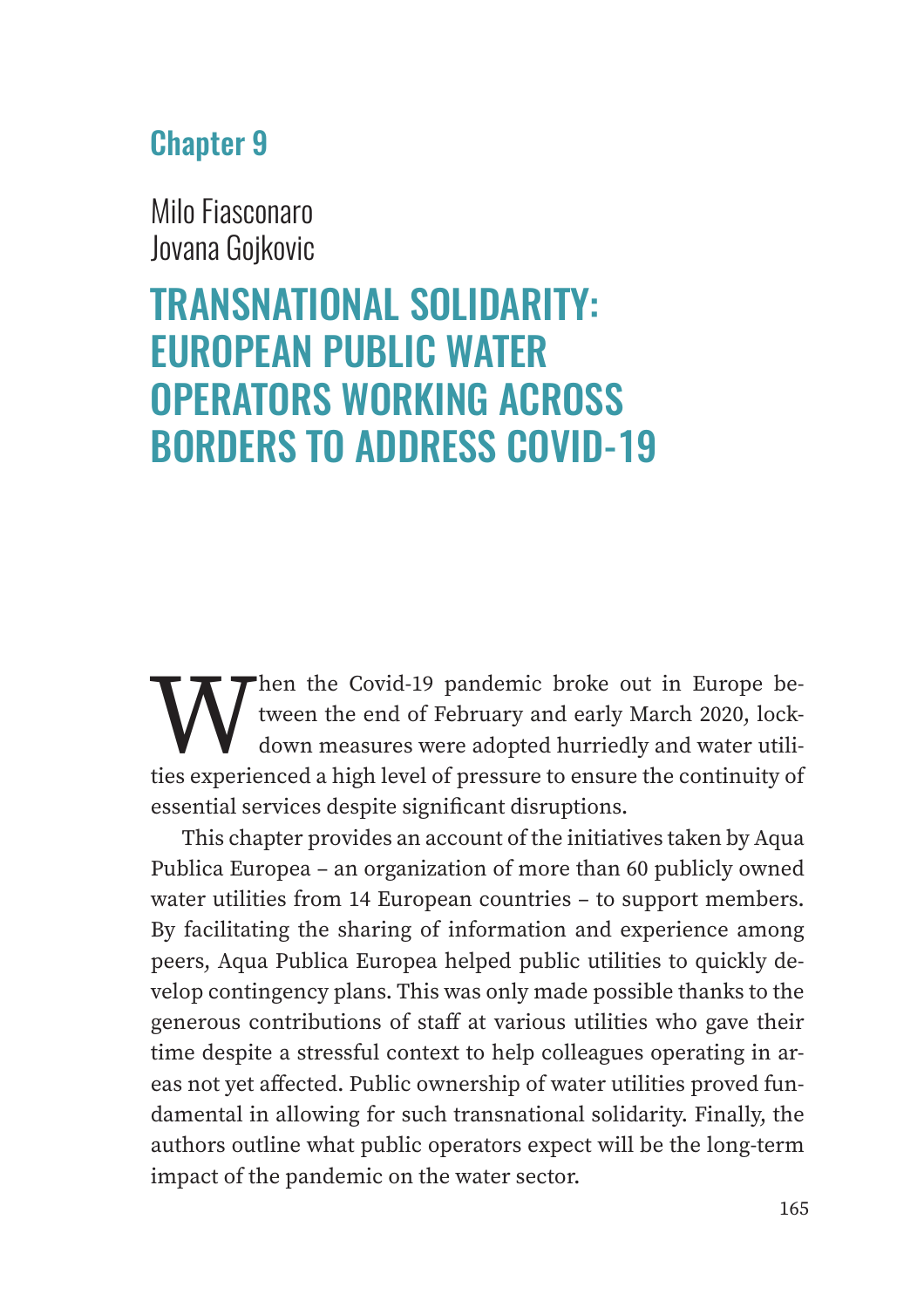#### **INTRODUCTION**

In Europe, the Covid-19 pandemic first broke out in Northern Italy on February 20, 2020. The initial reaction of the Italian government was to declare a lockdown in the affected towns (so-called "red zones") and adopt milder restrictions in the surrounding areas. In the rest of the country, measures were limited to bans of large gatherings of people. Meanwhile, in other European countries, life (and business) continued almost as usual, with important public events ranging from football matches to national elections still taking place at the beginning of March.

Over the following weeks, the situation evolved rapidly. Italy adopted strict nationwide lockdown measures on March 8, followed by Spain on March 14, France on March 16, and a majority of other European countries soon thereafter. In parallel, external borders were closed and strict national border controls were re-established within the Schengen area (a zone encompassing 26 European countries with free circulation for goods and people) to only allow for essential supplies to transit.

This brief chronology of the outbreak in Europe shows that, despite the news coming from China and South-East Asia as early as mid-January, most European countries were not expecting such a quick spread of the coronavirus within their territories. Over a very short period, they moved from a state of normality to an unprecedented situation in which mobility and social life were restrained, many business relations were suspended or disrupted, and a certain number of socio-economic activities considered essential were hurriedly reorganised in order to ensure their continuity.

166 Water utilities were among the actors that experienced and managed a high level of pressure to ensure the continuity of an essential service while protecting their employees' safety, in a context of heightened uncertainty and significant limitations to normal operability. In a matter of days (sometimes hours), water utilities had to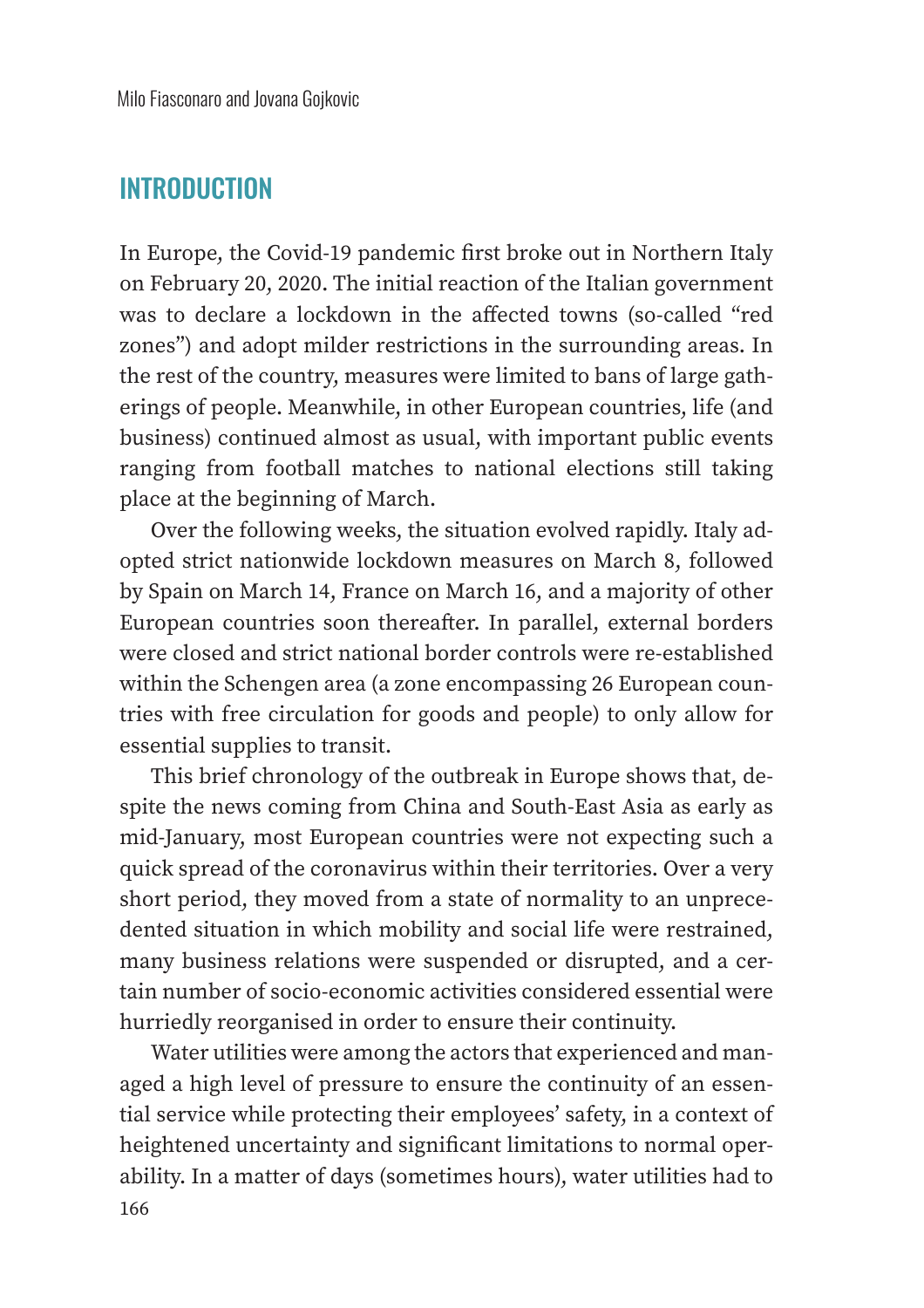completely rethink the way they operate to adapt to the exceptional situation. They had to adopt new internal procedures and find ways to communicate with authorities, users and partners. Further, they had to respond to growing concerns about tap water safety in a context where scientific knowledge about the new virus and its behaviour were extremely limited.

Most operators effectively relied on their existing risk management protocols to develop contingency plans that allowed for a swift and orderly reorganization of operations, which avoided service interruptions. Nonetheless, given the absolute novelty of this emergency, some complications were difficult to predict, or simply out of a utility's control (e.g. sourcing of some essential supplies). Due to the lack of comparable past experience, managing this kind of crisis was uncharted territory for all operators. In this context, water utilities – and in particular public water utilities, which cannot rely on a multinational structure to learn what works or not elsewhere in the world as may big private companies – expressed a strong need to exchange and share information with their European peers.

In this paper we present the initiatives undertaken by Aqua Publica Europea (or Aqua Publica) to respond to this need for knowledge exchange and, based on this experience, we draw some lessons on the role that the public sector can play in ensuring collective well-being in times of crisis. In the following section, we describe the main activities carried out by Aqua Publica to organize the exchange of information on best practices to ensure service continuity during the Covid-19 emergency, as well as some initiatives taken jointly with other actors and institutions with the aim to contribute to a better coordination of the collective effort of tackling the impact of the pandemic. We then discuss how the action of Aqua Publica helped European public operators take better informed decisions regarding the management of the crisis, thus reducing the level of uncertainty. The association was able perform this task thanks to the generous contributions of utility staff who, despite the stressful situation they found themselves in, gave their time to share expe-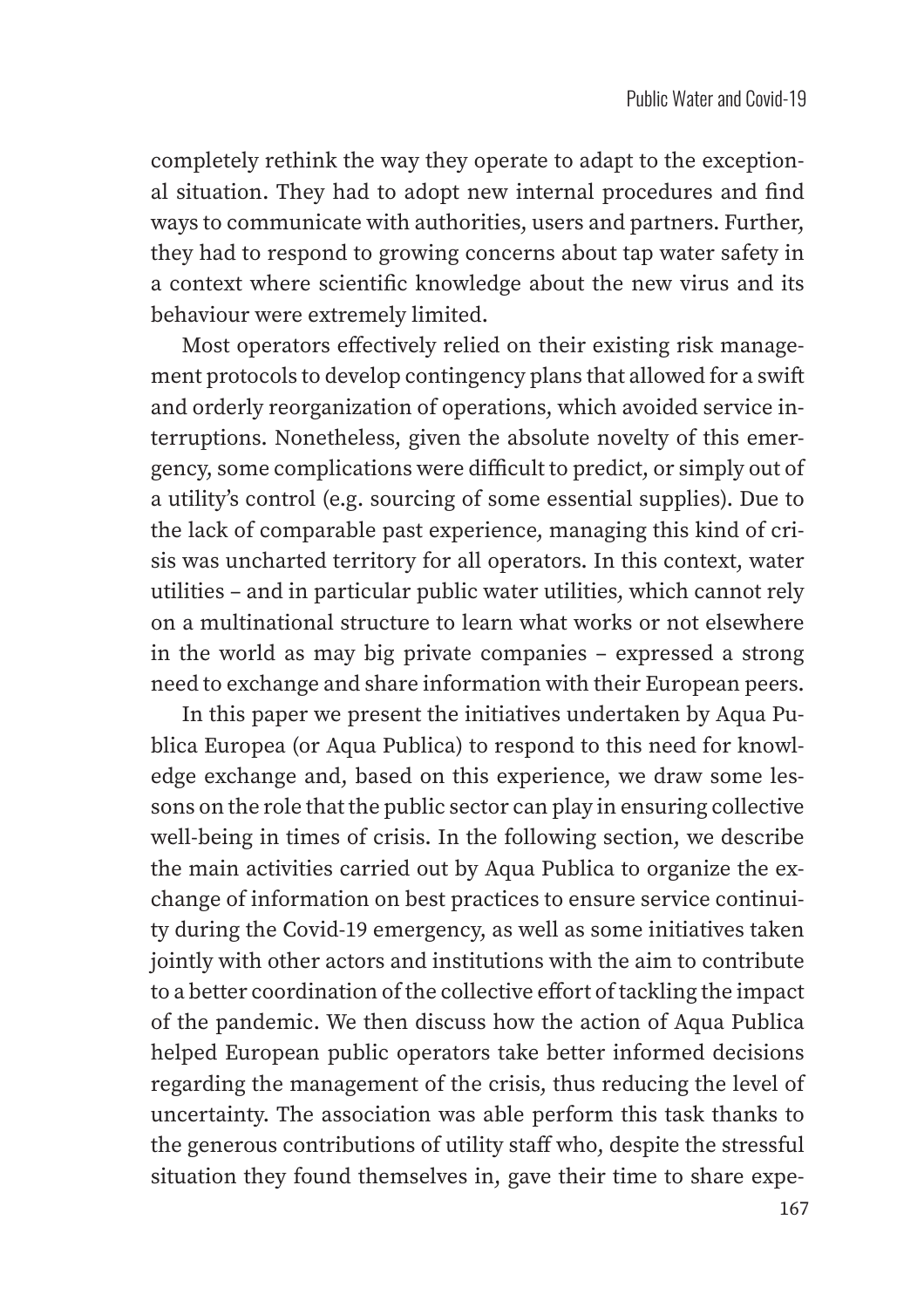riences and information with colleagues operating in areas not yet affected by the pandemic to help them prepare. We argue that such transnational solidarity is key to strengthening the capacity of the public sector, which is fundamental to ensuring collective well-being. Finally, we examine the expected long-term impact of the pandemic on the role and mission of public water operators, outlining both challenges and opportunities.

### AQUA PUBLICA'S SUPPORT FOR PUBLIC WATER UTILTIES

Aqua Publica is a not-for-profit organization that gathers 66 publicly owned water operators from 14 European countries that together provide water and sanitation services to over 80 million citizens. Aqua Publica was created in 2009 by a handful of utilities with two complementary objectives: promoting public water management and providing European public water operators with a platform to share and exchange best practices on concrete management problems.

The creation of Aqua Publica followed the successful re-municipalization of water services in Paris in 2009, as well as the initiatives of various movements that were disputing the model of private management that was still politically predominant in other parts of Europe at the time. In that context, there was a growing awareness that public forms of water provision could challenge private multinationals precisely in what was thought to be their strongest feature, namely the ability to organize services efficiently, thus ensuring affordable tariffs and providing universal access to a high-quality service. Consequently, the founders of Aqua Publica believed that public water management needed its own representation, as the choice between a public and private model was not grounded in technical or economic justifications but on essentially political motives. However, in order to overcome some structural asymmetries between public and private operators (specifically, the knowledge advantages that multinationals have based on their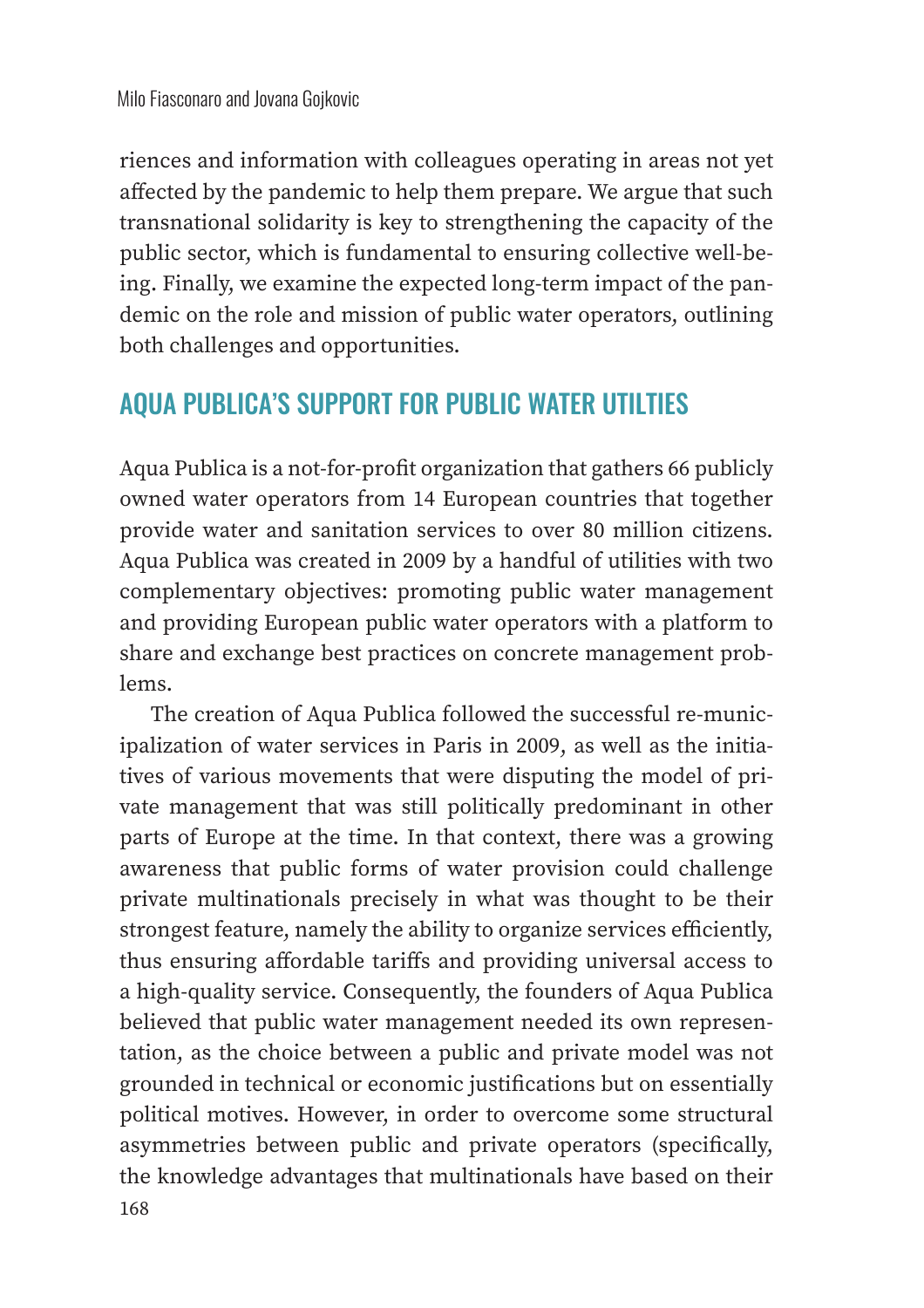scale), the founders believed that public operators needed to have their own forum to discuss technical solutions and learn from each other in ways that were not dependent on the know-how of private multinationals.

The intuition of the founders has proved right, as illustrated by the continued growth of the association. Members collectively strive to bring the voice and values of the public service into policy-making while also working to facilitate peer-to-peer learning processes. These initiatives include operator-led working groups on specific topics, its program for short-term international staff exchanges for young professionals employed by the utilities, and seminars on technical problems where members use their expertise to identify the best solutions (for more information see www. aquapublica.eu).

When it became clear at the beginning of March 2020 that the coronavirus was likely to spread all over Europe, operators started to ask their colleagues from areas already affected by the pandemic (mainly in Italy and Spain) for information about the impact of Covid-19 and lockdown measures . Aqua Publica was able to rely on its existing exchange platform to swiftly set up dedicated initiatives responding to needs of its members. More precisely, Aqua Publica developed a strategy revolving around two axes: internal – organizing the collection and sharing of information on measures and best practices on crisis management; and external – coordinating with other organizations to ensure consistency of policy responses at the European level and to source additional relevant information for members. These two levels of action will be described further in the following sections.

# SHARING INFORMATION AND EXPERIENCE

Because public water operators were at the forefront of emergency response, they had to adopt effective measures extremely fast and adapt them as the situation evolved. Such urgency was particularly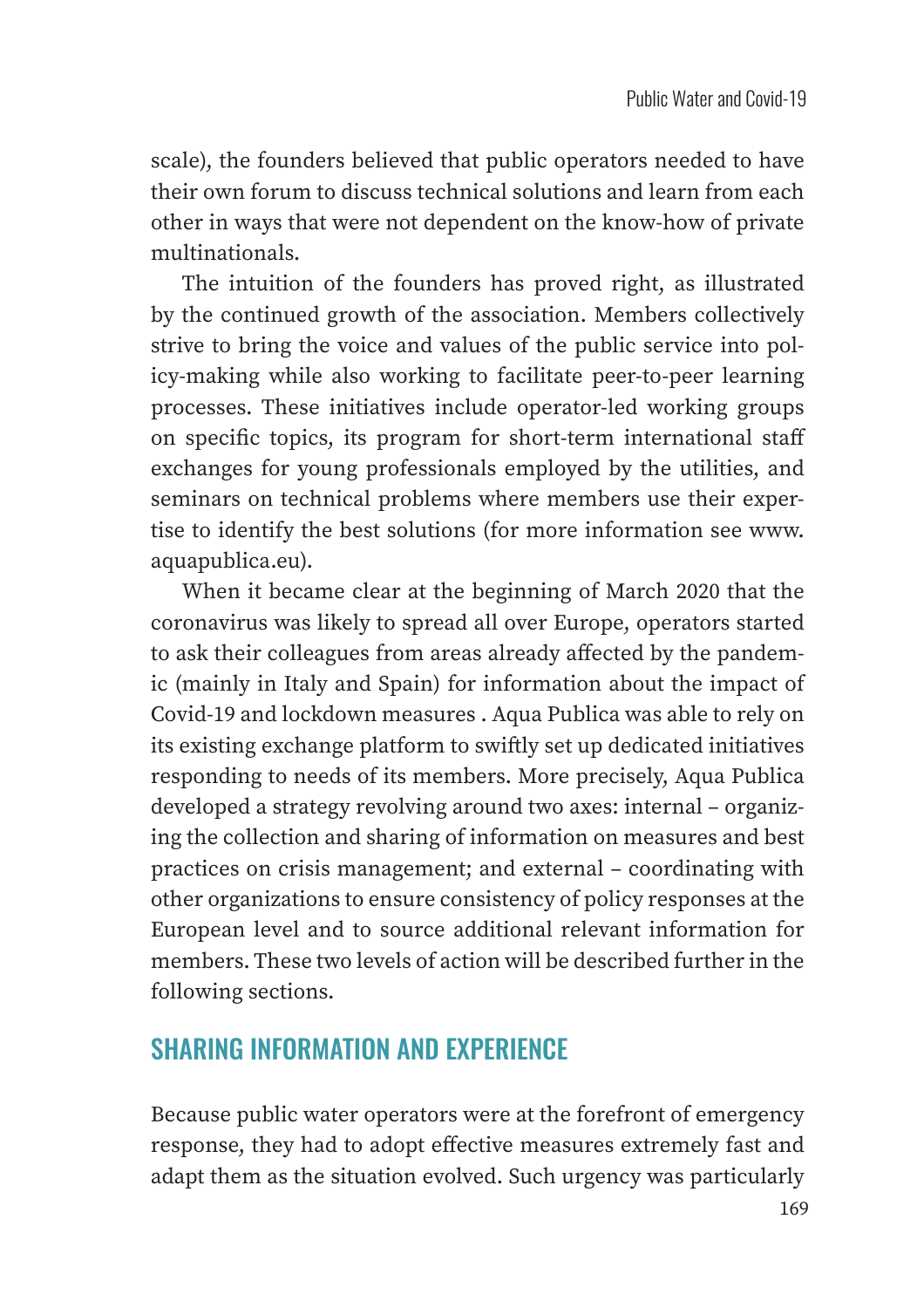intense in the areas of Southern Europe that were hit first by the pandemic, where the spread of the coronavirus was not fully anticipated – at least not with such speed. When strict lockdown measures were adopted first in Italy and then in Spain, operators from other European countries began to ask how their Mediterranean colleagues were responding to the multifaceted challenge of ensuring continuity of service while protecting the safety of employees in a context where social distancing rules and mobility limitations were hampering normal operations .

To respond to this knowledge gap, Aqua Publica Europea facilitated knowledge exchanges and experience sharing based on a three-fold approach:

- ensuring direct communication between utilities
- collecting relevant information and knowledge related to crisis management from external sources (World Health Organisation, European Union's technical bodies, etc.)
- providing synthetic, practical and ready-to-use support material based on information shared internally between members and from external sources.

In practice, this assistance materialized with thematic webinars as well as regular email updates integrating operator-to-operator questions and answers, and an accessible and regularly updated online resource library that included documents from members and external resources. The details of these exchanges are too lengthy to replicate here, but the main topics addressed were as follows:

How to prioritize functions and reorganize teams in order to minimize physical contact and ensure back-up in case a colleague falls ill (referred to as "segmentation");

- How to quickly reorganize IT infrastructure to ensure that a maximum number of employees are able to work remotely while minimizing security risks;
- How to ensure monitoring operations on drinking water and wastewater quality while complying with social distancing rules and travel limitations;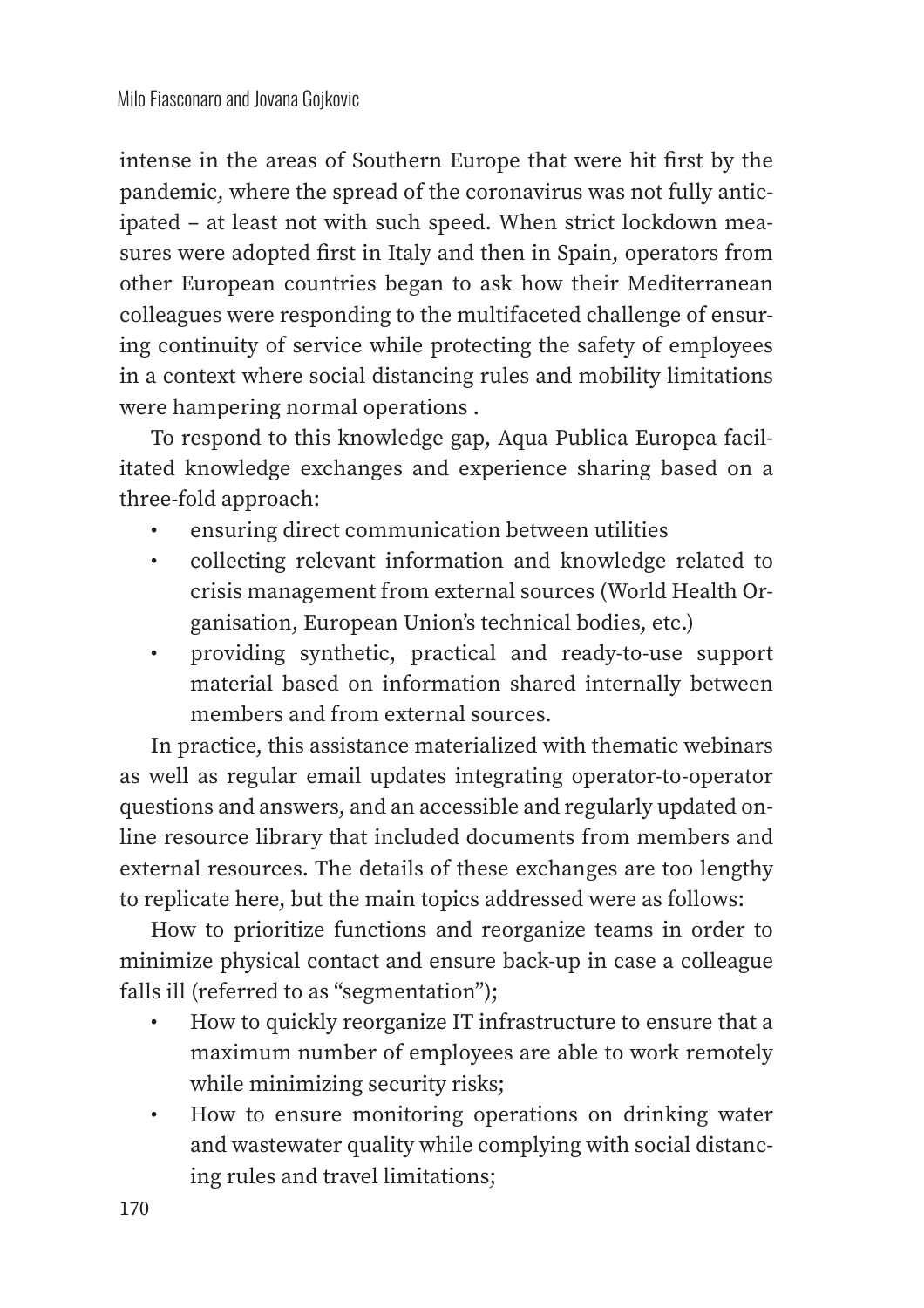- How to ensure customer care service when offices are closed in compliance with lockdown provisions and how to reorganize provision from suppliers in order to limit contact;
- How to reorganize internal office spaces when lockdown provisions are partially relaxed.

Webinars and videoconferences during the lockdown were attended by a large number of participants which, on average, was higher than for in-person meetings organised by Aqua Publica during "normal times". This shows that the need for exchange during the pandemic was particularly strong, due to the fact that operators could not build on previous comparable experience to develop their strategy for crisis management and, consequently, the sense of uncertainty was high. As Dr. Marco Blazina – director for wastewater treatment operations at MM (the public water operator of Milan, Italy) – stated during one of the webinars: "The Covid-19 emergency taught us that, in order to face disrupting and unexpected situations, we need to be versatile and open-minded about the search for solutions. This means being ready to question any aspect of existing processes, and to explore options that, until that moment, we considered impossible".

However, aside from the need to "manage the unknown", participants found the meetings useful for another reason related to the very nature of Aqua Publica. The fact that the association is a network of utilities allowed members to bring together technical expertise to foster concrete discussions. Furthermore, the diversity of participants, including both management and technical staff from urban and rural, larger and smaller operators, provided the opportunity to have a wide view of the topics discussed, from operator strategy to on-the-ground questions. Finally, the fact that all participants were from *public* utilities increased the sense of trust and facilitated the peer learning process. Participants could recognize in their colleagues people facing the same problems and talking the same language, without fear that they had hidden agendas or commercial interests in the solutions they shared or proposed.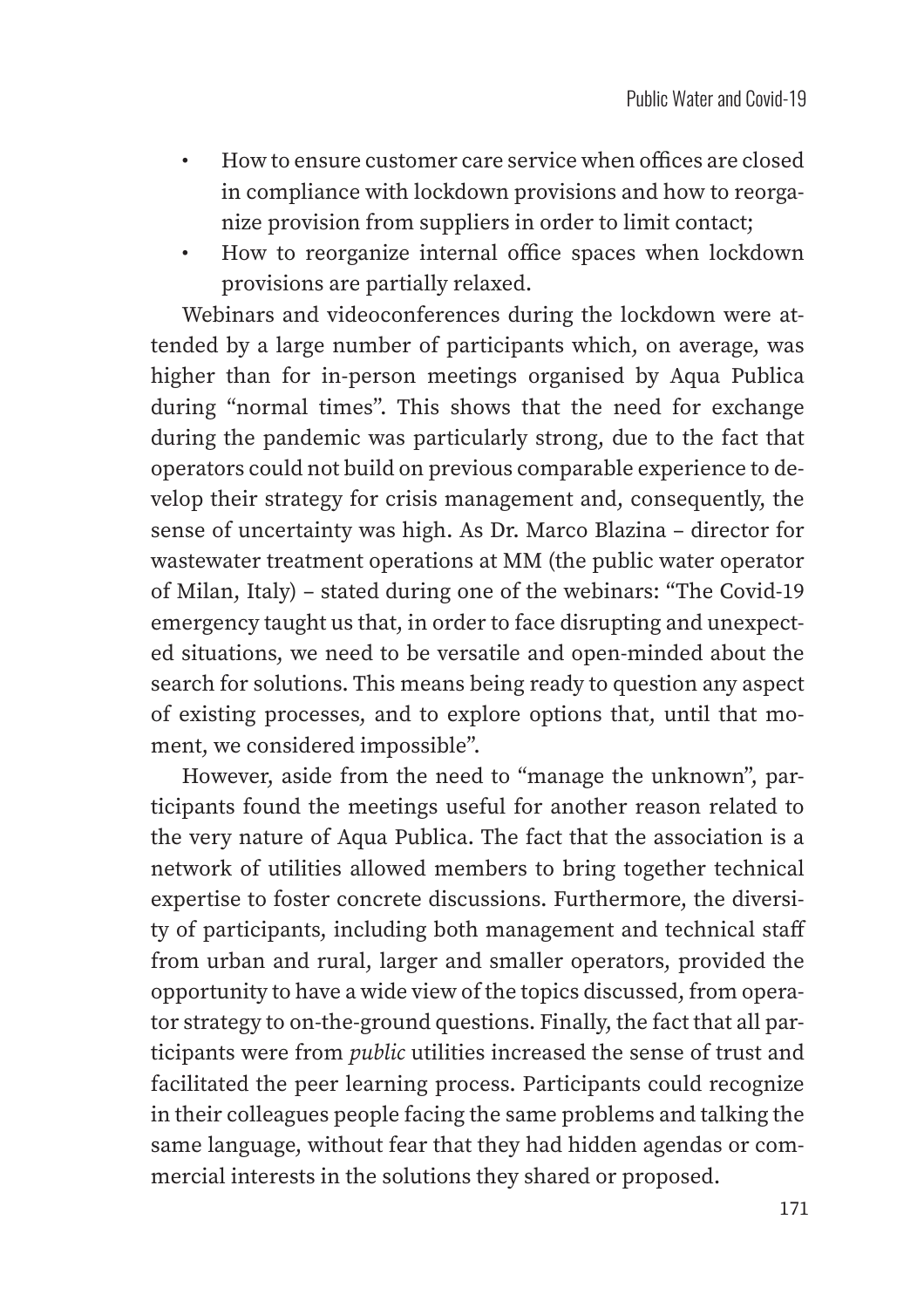Overall, the knowledge exchanges made it clear that despite significant differences in both the varying gravity of the pandemic across territories and more structural factors (such as the size of operators and different national legislations), the members of Aqua Publica were facing very similar challenges and uncertainties. Consequently, through their participation in the online meetings or through the synthetic documents prepared by the Secretariat of the association, operators could be reassured that the solutions they were adopting were consistent with what their peers were doing, and they could learn from the experience of others about factors or options not originally taken into account. This sharing of information was particularly relevant for smaller operators from rural areas who did not have specialized staff dealing with risk management.

We can therefore say that the initiatives carried out by Aqua Publica helped the European public water sector to improve the efficacy and speed of its response to the challenges raised by the pandemic. Despite the existence of the European Union, governments struggled to coordinate amongst themselves effectively on measures to counteract the spread of Covid-19, especially at the beginning of the emergency. , Aqua Publica played a complementary role to these efforts by ensuring greater coordination and homogeneity of the responses across the continent with regard to essential water and sanitation services. (It is also worth noting here that drinking water quality and wastewater treatment processes are regulated by the European Union and not by individual countries.)

The contents of the webinars and the other materials shared by members, as well as the main lessons learned by the operators in the management of the crisis, were then collected and summarized in a publication called *Managing the unexpected - European Public Water Utilities Facing the Coronavirus,* which Aqua Publica produced in partnership with the Global Water Operators Partnership Alliance initiative (under the umbrella of UN-Habitat), available for free at the Aqua Publica's website for the benefit of other operators across the world that might face similar challenges.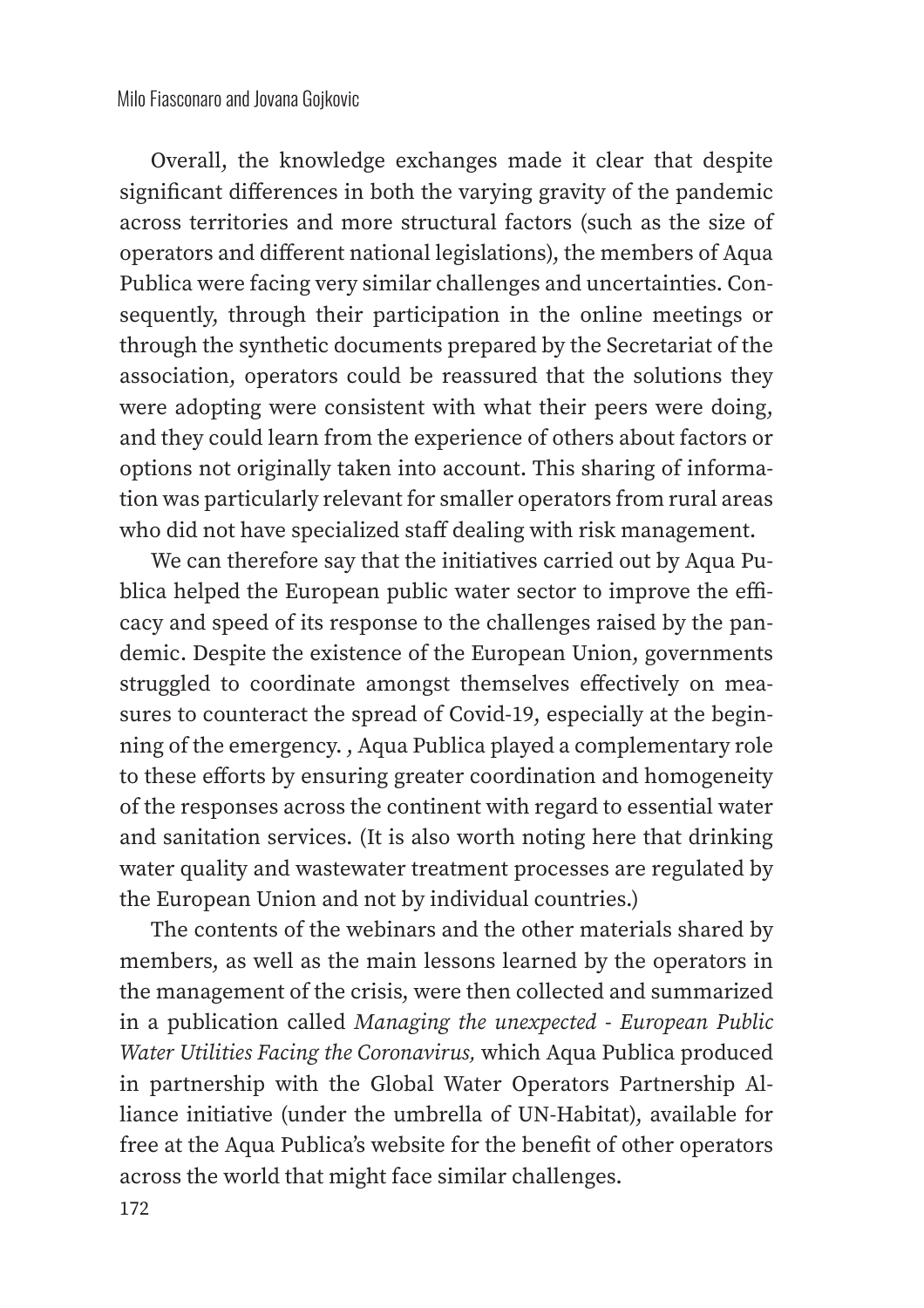#### AFFIRMING THE VALUE OF PUBLIC SERVICE

In addition to the internal exchange activities for the benefit of members described in the previous section, Aqua Publica also worked on external initiatives in parallel with what members were doing in their own individual contexts. The main concern was reassuring citizens about the continuity of the water service. Acknowledging a high level of responsibility towards citizens, the members of Aqua Publica endorsed an early public statement published in March by the Association's Management Board. Translated into many languages, the statement aimed to provide reassurance to citizens that their water utilities were implementing measures to ensure continued and safe services. Through this immediate commitment, public operators were transparent with citizens in a time of great uncertainty. This statement was supported in practice by uninterrupted and safe water supplies throughout the emergency.

Another widespread concern among citizens was about tap water safety. While TV reports showed supermarkets running out of bottled water, since people feared that tap water could be a source of transmission of the virus, many Aqua Publica members launched communication campaigns to reassure users about tap water safety. Aqua Publica joined this effort by creating a video that collected the campaigns of its members and by relaunching the individual campaigns on social media (see www.aquapublica.eu/article/members-activities/aqua-publica-europea-members-ensuring-tap-water-safety-during-covid-19).

As water services can sometimes be overlooked and taken for granted by the population, public operators have put the spotlight on the dedication of their employees during the pandemic, with campaigns recognizing and thanking those working at the forefront on maintenance, in laboratories, in customer service and in many other functions. The association produced a video gathering these individual initiatives to show the faces of the public water sector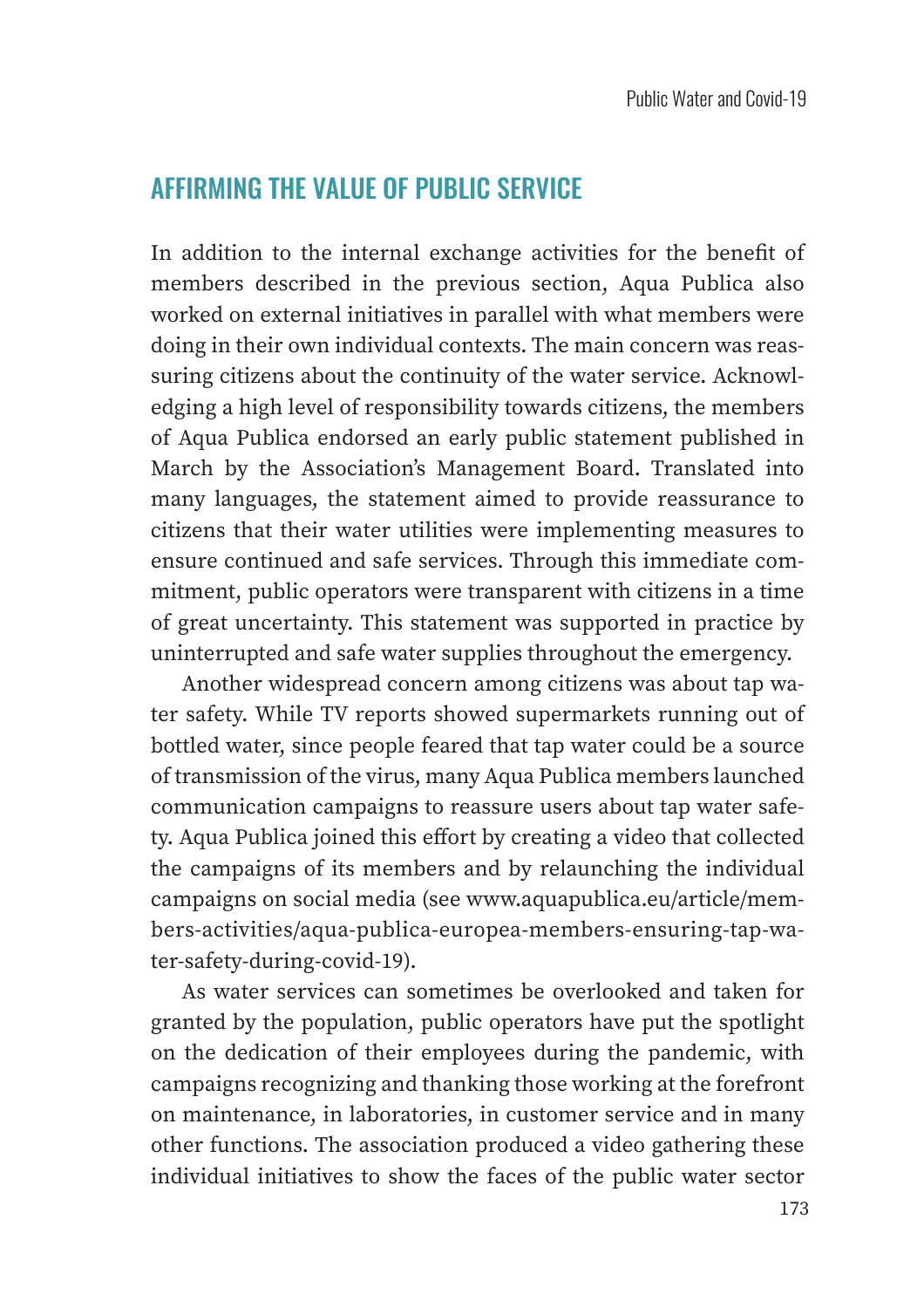and highlight workers' crucial role in ensuring uninterrupted service (see www.aquapublica.eu/article/members-activities/videohealthy-and-safe-water-supply-guaranteed-thanks-commitmentwater).

Aqua Publica was also in regular dialogue with various European Union institutions to ensure that essential supplies (including PPE, chemicals, etc.) continued to reach water operators despite the closure of the EU's internal borders and significant disruptions to international supply chains. Finally, Aqua Publica joined forces with other organizations in sharing and making available good practices and lessons learned from the management of the Covid-19 emergency. In particular, Aqua Publica co-organized a webinar on the emergency response with the Global Water Operators Partnership Alliance (GWOPA) , facilitated the participation of its members to other webinars organized by GWOPA and, as mentioned in the previous section, co-published the report *Managing the Unexpected*. The motivation behind this collaboration is that water is a common good and consequently should be managed as a publicly owned service for the general interest; similarly, the knowledge and expertise generated within the public sector should be available freely for the benefit of all. The solidarity that fuels the internal activity of Aqua Publica therefore characterizes its external relations as well.

## PUBLIC SERVICE, SOLIDARITY AND COLLECTIVE WELLBEING

As noted earlier, the activities carried out by Aqua Publica to facilitate the exchange of information and good practices among public water operators would not have been possible without the generous contributions of the staff of member utilities who gave their time – often without extra or overtime compensation – to share experiences and explain to their colleagues from all over Europe the solutions they had adopted in their context. Since there was no economic incentive to these contributions, we would argue that the most important motivation was a genuine spirit of solidarity to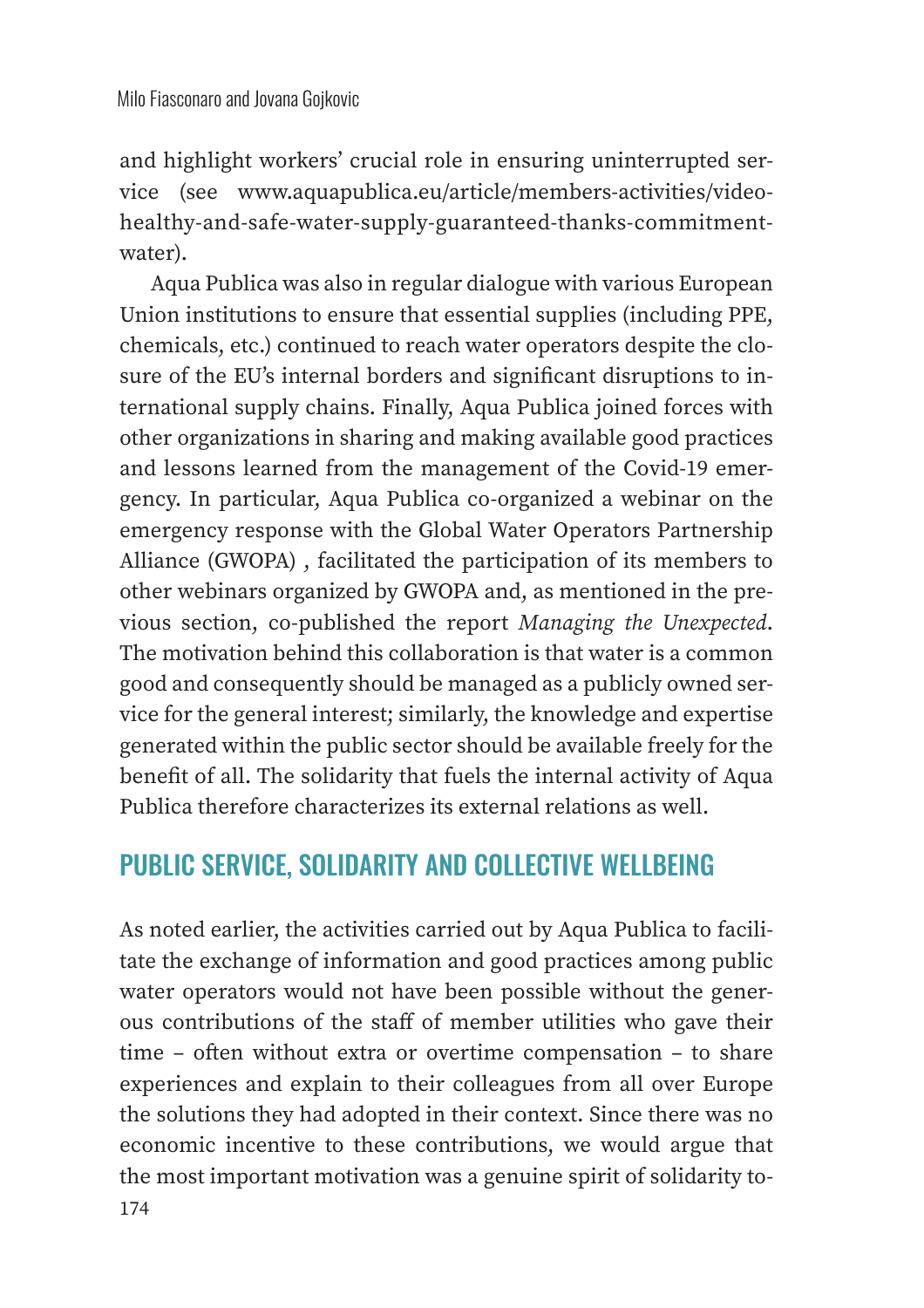wards other colleagues about to face similar problems, as well as a sense of awareness of and pride in the responsibility of carrying out an essential service that, more than ever, was crucial for collective wellbeing and security.

We do not intend to suggest that private operators' employees have not shown similar levels of dedication and commitment during the pandemic; far from it. Our argument, rather, is that because of the profit-making constraints of private companies, and the strictly defined productivity targets these constraints involve, the kind of transnational, trans-institutional solidarity we have described above among public water operators would have been much more difficult to realize among private water companies. Indeed, we are unaware of similar non-remunerated knowledge-sharing activities among competing private water firms.

Moving from the utilities' staff to the level of operators themselves, we can also mention examples of solidarity of public water utilities helping other public sector services (like the case of VIVA-QUA – Brussels' water operator – producing and donating disinfectant gels and other protective equipment to local public hospitals). There are also several cases of public water operators suspending water billing before similar decisions were required by governments, as well as utilities that increased the allocations dedicated to households facing difficulties with payment in the expectation of the impact of the economic downturn resulting from the pandemic.

More generally, the Covid-19 emergency has proved that some societal challenges cannot be addressed through market-based solutions, but require strong, well-staffed and well-financed public services ensuring universal access. Only a universal public health system can ensure adequate health protection for all and thus limit the spread of the coronavirus; only a public water service can ensure universal access to water and sanitation that, beyond being essential for living, is also crucial for the sanitation practices that limit the spread of the virus. We could also extend this argument to other essential services. In short, only a public service that is not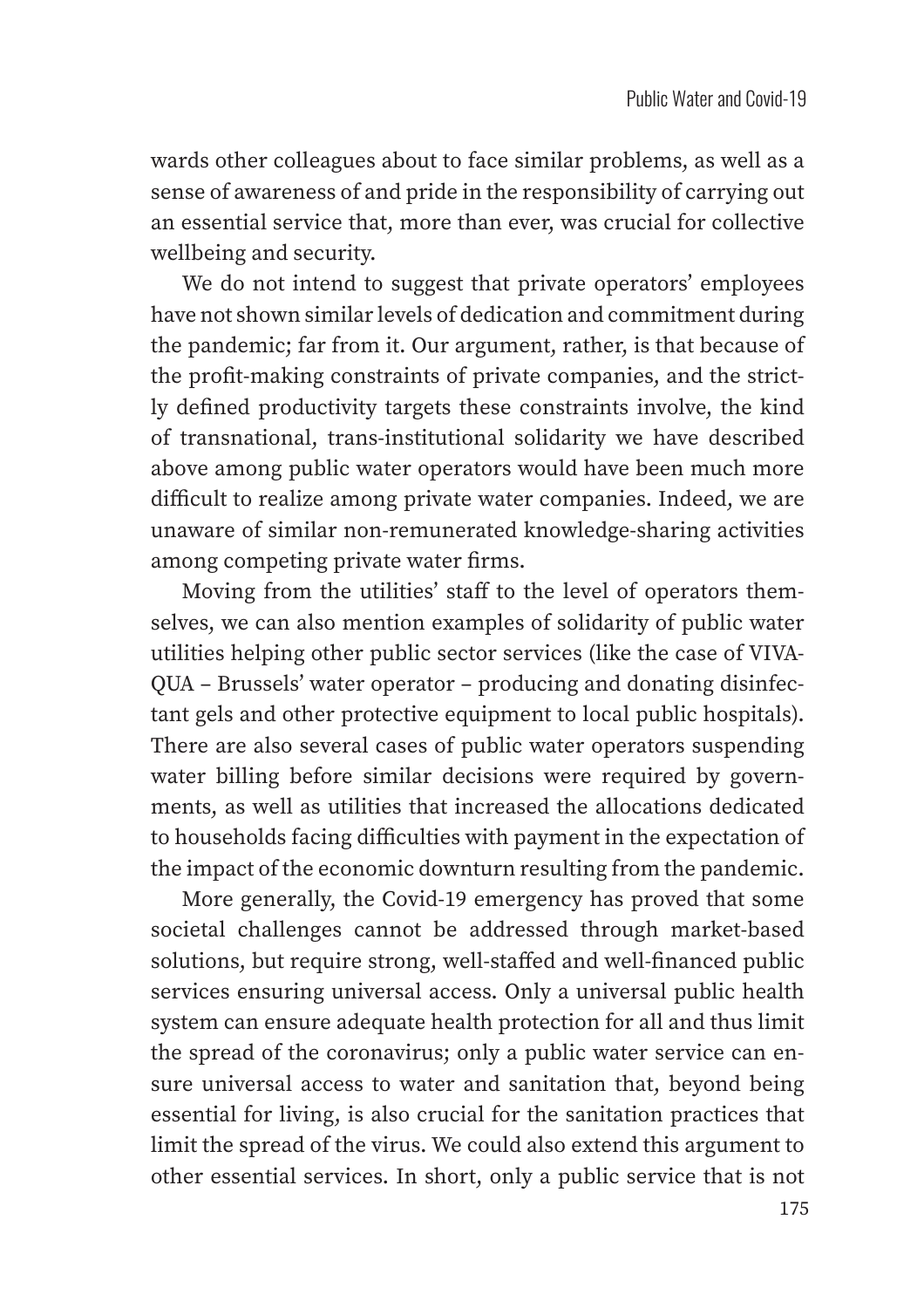constrained by profit or competition objectives can look beyond the market value of its operations and take initiatives that look at general interest and collective wellbeing.

# LOOKING FORWARD

While many countries around the world are still struggling with the acute phase of the pandemic, people and organizations alike are trying to assess the impact of this unprecedented crisis both on their individual situation and on society. This reflection is taking place also within Aqua Publica Europea and, although drawing conclusions for the long term is certainly still premature, exchanges with members point to three main domains where the pandemic is expected to have long-lasting effects: the role of water operators in society; the internal work organization of operators; and the economic impact of the pandemic on water service and the urgency of a new economic model to finance them.

#### **The role of public water operators in society**

Many members of Aqua Publica have noted a rise in the level of satisfaction and trust amongst their users during the pandemic, with their quick and successful actions having helped to renew or strengthen citizens' awareness about the importance of universal access to safe water for collective health. There are additional, more specific, elements that can also help explain the increased confidence in water services. Due to social distancing rules, many operators have introduced innovative tools to interact with users (based largely, but not entirely, on mobile applications), while customer offices were closed. For example, customers were asked to perform small tasks in their home (like reading the meter) while being guided remotely by operators' staff. Not only did this help to create new direct ties, but it likely contributed to increasing user awareness about the complexity of the service that allows them to access safe water whenever they turn on the tap at home.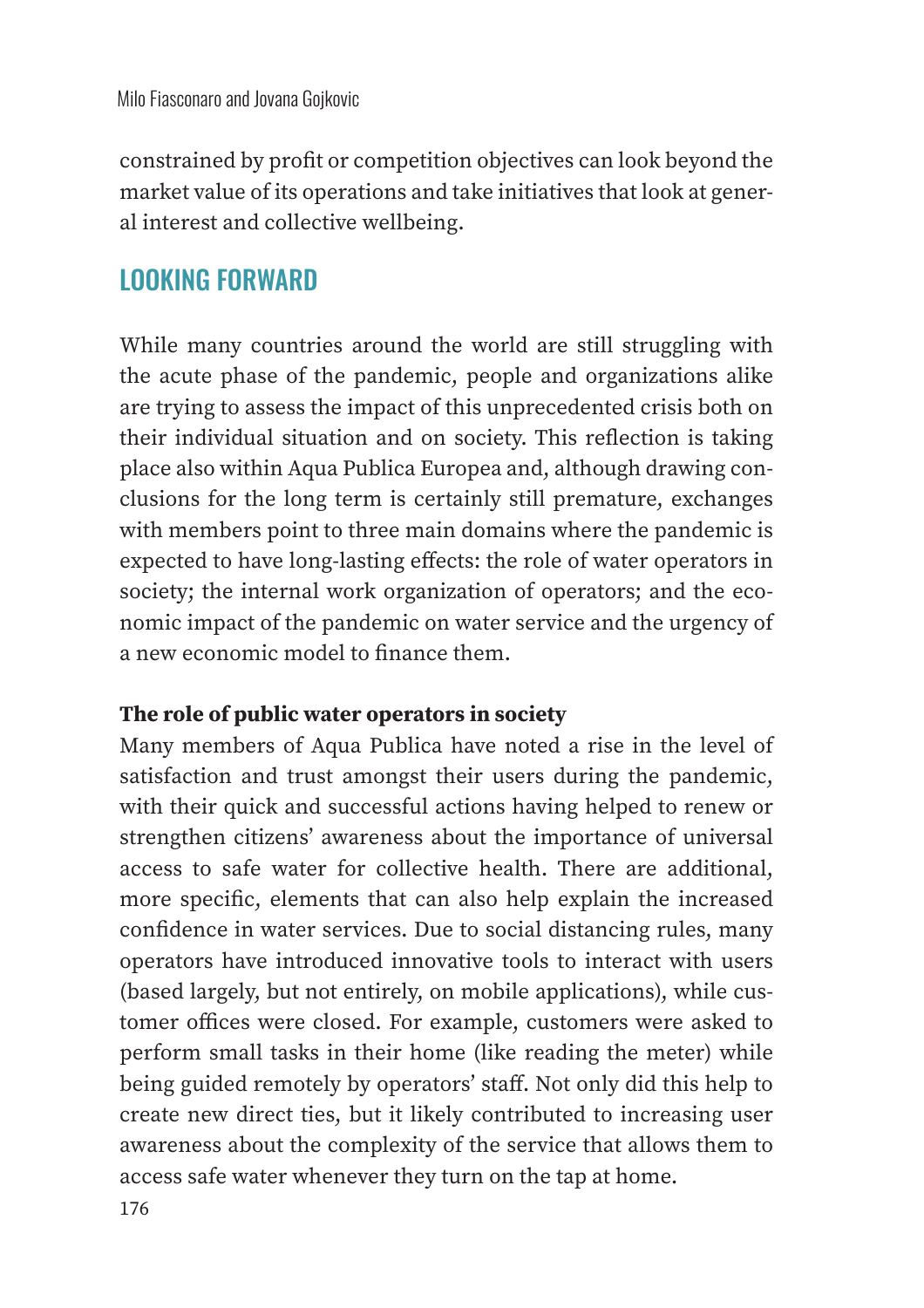Many public operators also promoted solidarity-based initiatives beyond the realm of water services. This may have helped raise the awareness both of citizens and water operators themselves of the social responsibility that public water utilities have towards their local communities. Several members of Aqua Publica have already started broadening the scope of their mission in their strategic planning by acknowledging the crucial role they have in the ecosystem of public services and in societal progress at large. Examples of this expanded mission include initiatives to co-fund education and research efforts in the environmental domain, strategies for the greening of their supply chain through public procurement procedures, campaigns to raise awareness of the importance of tap water consumption, cooperation with other social security services for targeted support to households in need (who tend to consume more water as they depend on less efficient building and house appliances), and partnerships with other companies and sectors (energy, waste, farmers etc.) to reduce pollution and increase recovery of energy and nutrients from water.

Many good practices in this domain are collected in another publication of Aqua Publica Europea entitled *The Public Water Service of the Future* (www.aquapublica.eu/article/news/publication-managing-unexpected-european-public-water-utilities-facing-coronavirus). We believe this trend will become stronger in the years to come.

#### **The internal organization of water operators**

Water operators had to quickly introduce significant changes to their organization to ensure service continuity during the pandemic. Some of these changes are likely to have long-term impacts on the organization of water utilities: the massive shift to working remotely; the importance of risk management approaches and strategies; new ways of communicating with customers. All these transformations have the potential to modify the vision that water utilities have of their own internal way of operating and, conse-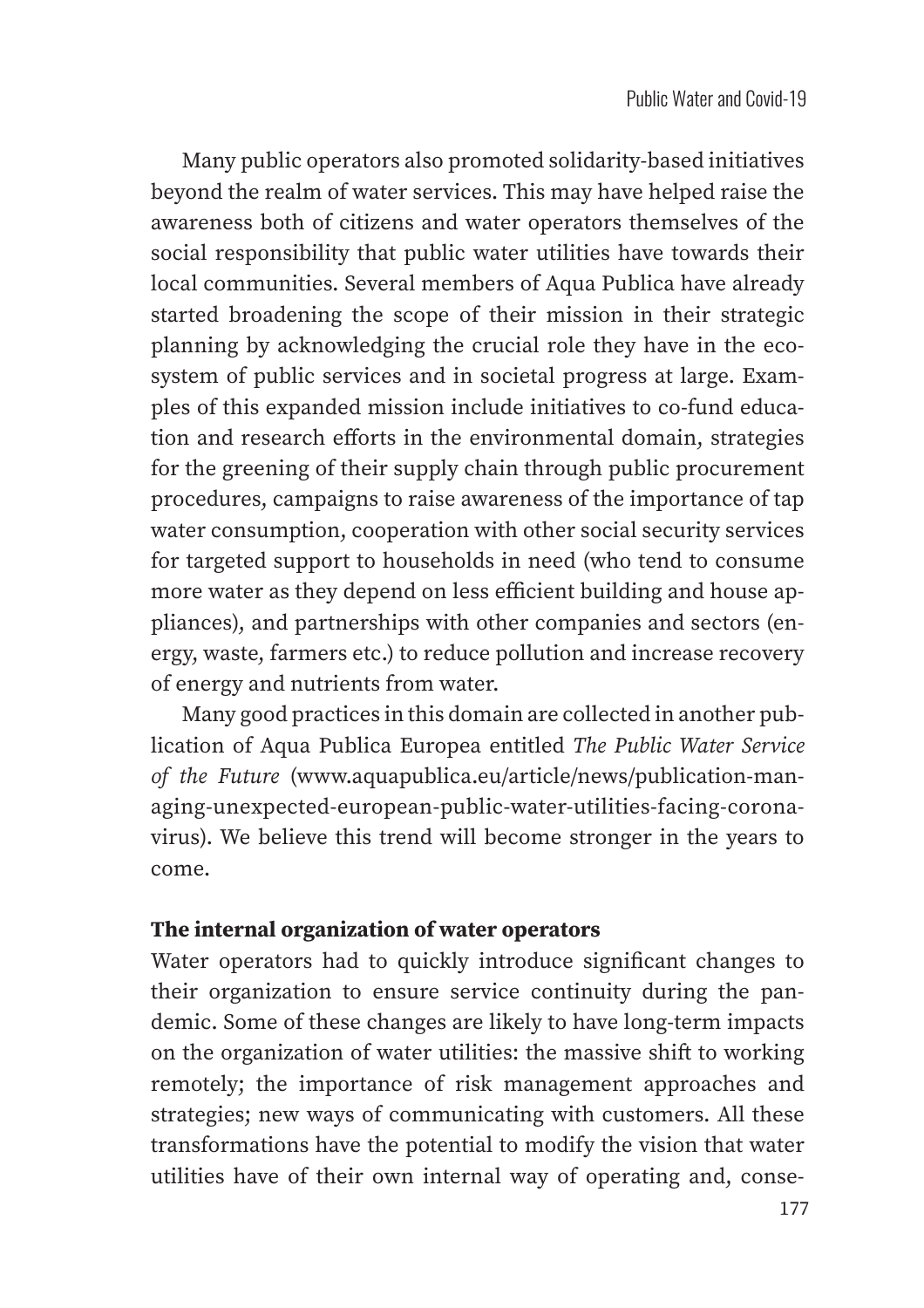quently, can affect future strategies regarding management, workforce and investments.

However, when discussing the impact of the Covid-19 on operators' internal organization, we would like to emphasize in particular the renewed attention to the role and contribution of workers to the company's decision making. Many operators have stressed – including via dedicated communication campaigns – that ensuring business continuity throughout these difficult times was only possible due to the extraordinary commitment of the operators' staff. When presenting their approach for staff reorganization, many operators have highlighted the participation of employees in decision making (including safety rules and work organization) and their involvement around shared objectives, noting that these inputs have been essential to tackling challenges successfully.

This crisis gives the opportunity for the public water sector to elaborate a more specific model of public workforce management – as compared to the private sector. It provides an opportunity to underscore the importance of frontline workers in defining and realizing the public service's mission, precisely as a condition to increase the resilience of the operators. Aqua Publica will continue to support operator-to-operator cooperation on this topic and provide its members with a framework to confront decisions, develop practices and exchange ideas.

#### **The financing challenge**

Financing is another domain where water utilities are currently assessing the consequences of the pandemic. Although the severity of the economic impact varies across Europe, members of Aqua Publica highlight two phenomena: a short-term decrease of revenues due to the freeze of industrial and tourist activities (in particularly affected areas, this may decrease as much as 20% on an annual basis); an expected medium-term rise in the number of people facing difficulty to pay the water bills due to a protracted economic downturn and rising unemployment. The worsening of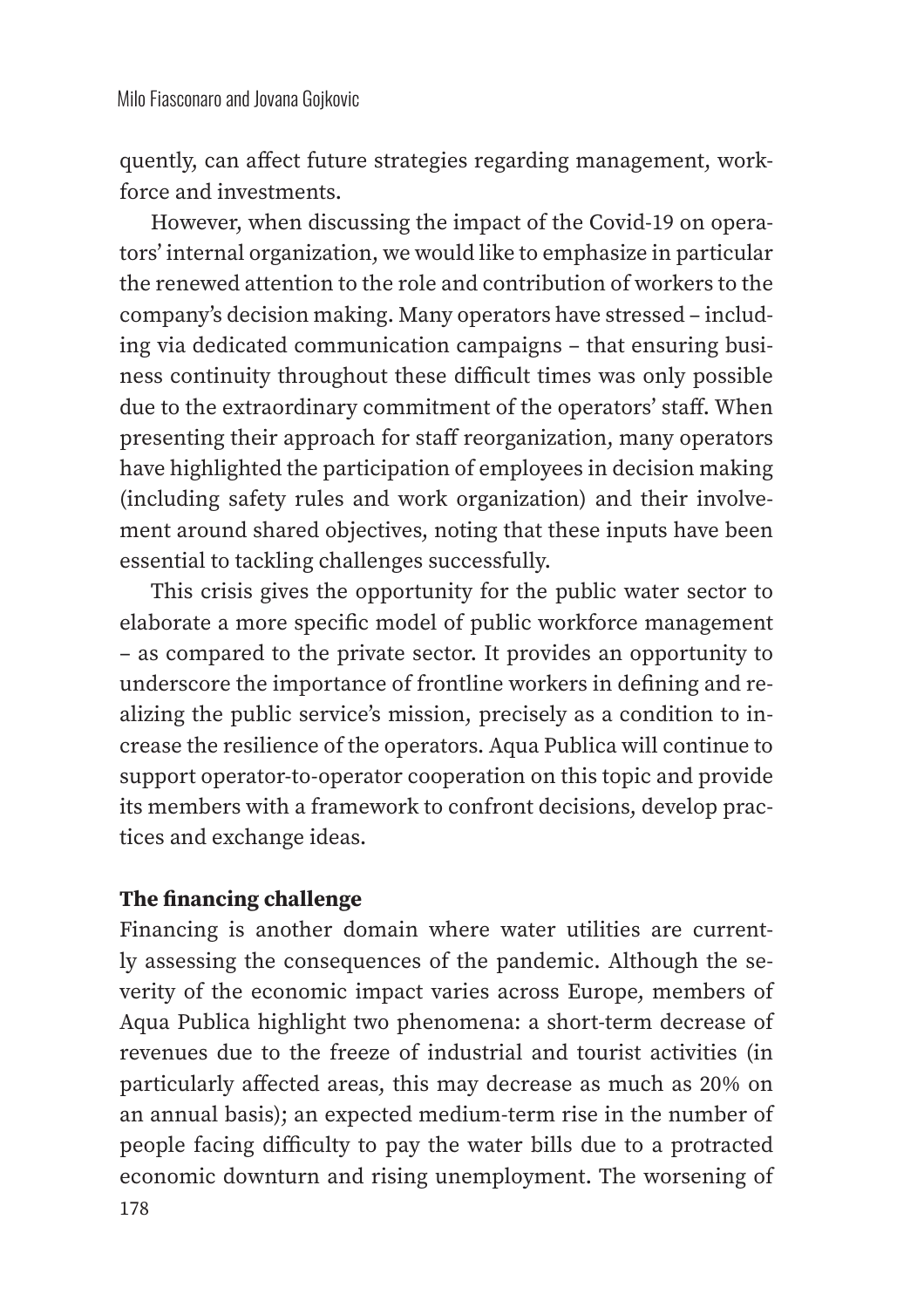the economic situation occurs at a time when financing needs for the water sector are already significant throughout the EU. A very recent (but pre-pandemic) study by the Organisation for Economic Development and Cooperation-OECD (2020) estimates that investment needs to be an additional €289 billion (compared to current expenditure) for the water sector in the EU for the next decade – with some countries already reaching the affordability threshold for significant parts of the population.

In the recovery phase following the Covid-19 emergency, leaders and citizens have already emphasized the need to take the opportunity to move towards more sustainable financial models, but also to ensure fairness for citizens and improve preparedness for possible future shocks. The members of Aqua Publica Europea have the potential to be great partners in the considerable efforts to be deployed by working towards all three of these goals. Public water services are essential services that leave no one behind. With a citizen-focused approach, rather than profit-seeking objectives, public water operators seek to develop socially fair and responsible practices, from special attention to the most vulnerable clients to inclusiveness of all citizens, including remote areas. In this framework, the members of Aqua Publica are working to put forward concrete proposals that can address the financing gap, while ensuring social and territorial equity and long-term sustainability.

First, the traditional tariff/tax component will need to evolve towards "smarter" and fairer approaches that better reflect the differentiated pressure on water resources caused by different types of users. New approaches to raise additional revenue can include, for example, a tax on property developers for soil-sealing (which would also capture the economic value this actor gains from the access to high quality water and sanitation services), or more accurate mechanisms to charge the cost of water pollution across users, like the approach based on the so-called "Extended Producer Responsibility.". Both these approaches are currently under discussion at the EU level and have been tested in some countries.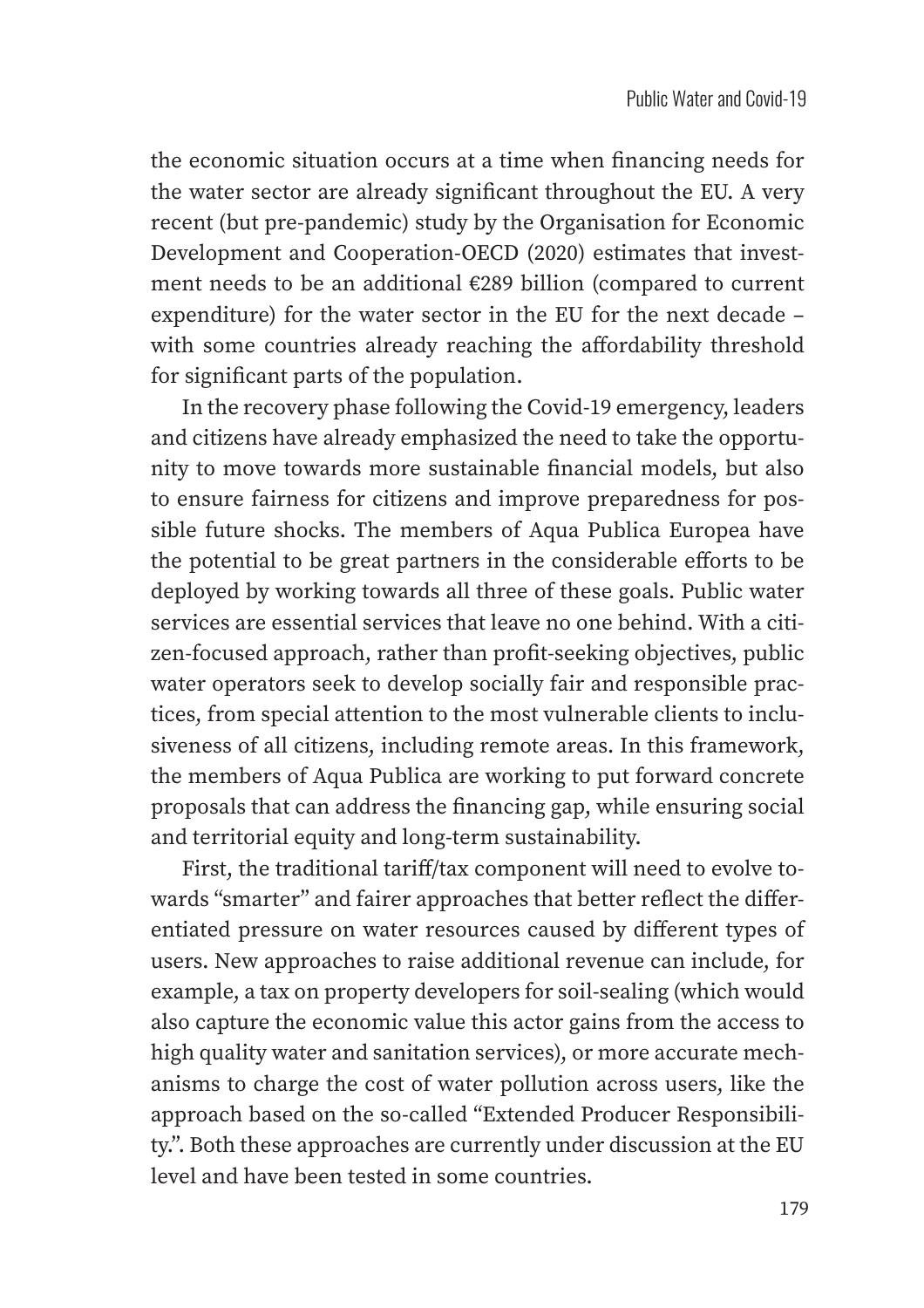Second, the shift towards a more circular economy can also create new opportunities for the financing of water services. Regardless of the approach for economic recovery chosen, it will be impossible to ignore the sustainability challenge. From nutrient recovery to energy neutrality, water operators hold a strategic position in efforts to tackle climate emergency. In this framework, conducive regulation and incentives can foster the creation of new value chains connected to other sectors (agriculture, construction, etc.) that can open new economic opportunities, trigger investments and support the shift towards a more sustainable economy.

Finally, and probably most importantly, minimizing financial needs and liabilities must remain the key objective. Of course, public water operators must continue to focus on efficiency and performance improvement to make the best use of existing assets and resources. However, thanks to their non-profit nature and their consequent long-term view, public operators can and must propose solutions that provide structural responses to water challenges in terms of quantity and quality. Most often, this means moving away from "easy technological fixes" – as even the European Commission demands (2019, ii) – which are easy to implement but extremely capital-intensive. Instead, operators must devise solutions that ensure that water resource are protected by preventing pollution at source or by relying on natural capital to address water deterioration or water scarcity problems (so-called nature-based solutions).

180 The possibility of implementing these solutions lies with public authorities (as they imply regulations and fines or politically sensitive land-allocation decisions). However, the mission of a public operator also includes the responsibility of helping public authorities in devising solutions that minimize costs for current and future generations. Some good practices by Aqua Publica's members are collected in *The Public Water Service of the Future* as well as in the publication *Water and Climate: European Public Water Operator's Commitment to Water Resources Protection* (www.aquapublica.eu/document/water-and-climate-european-public-water-operators-com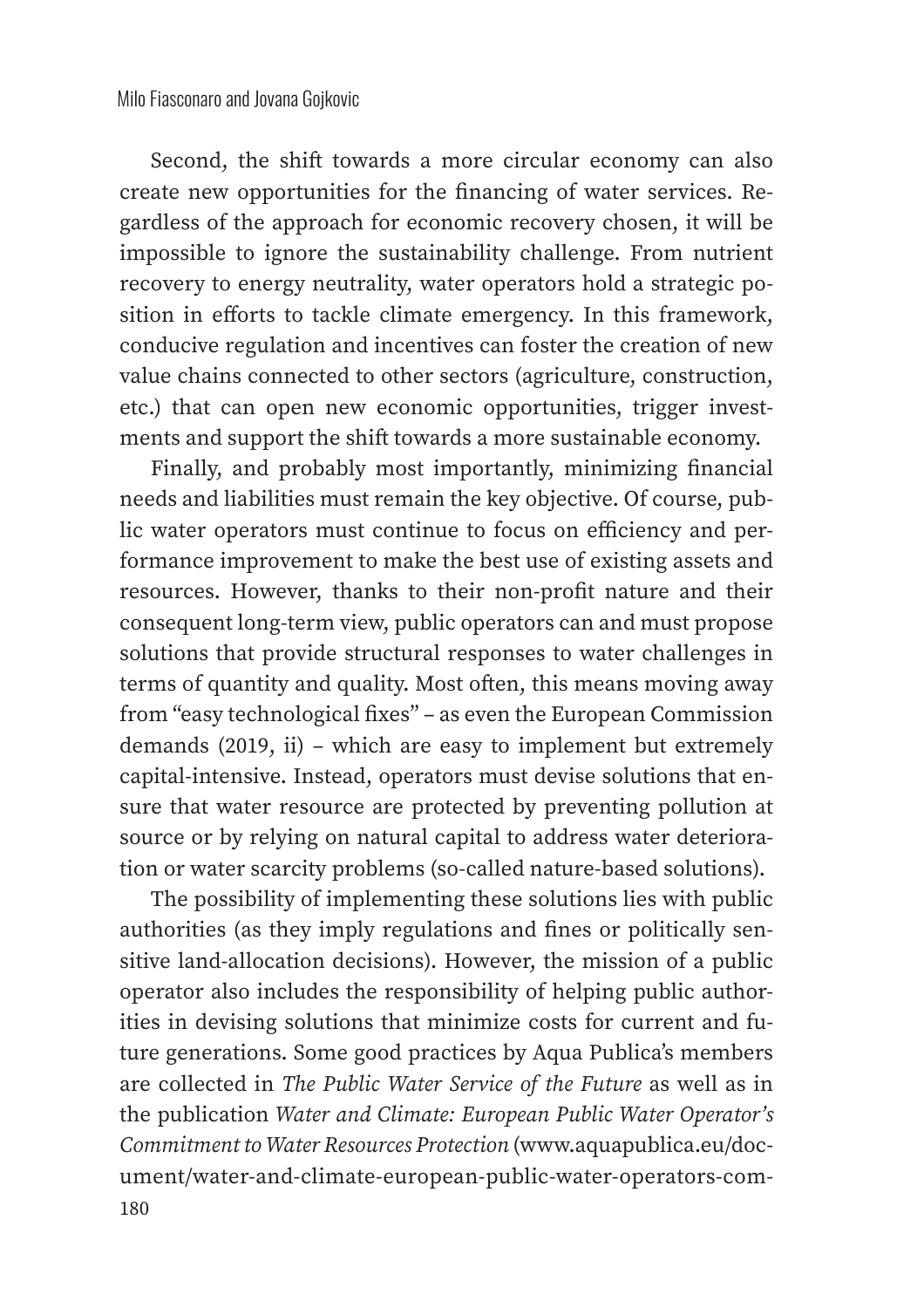mitment-water-resources-protection).

### **CONCLUSION**

Opportunities and challenges can be identified in all historic moments characterized by deep transformation of social organization. Although things will not be the same as they were before Covid-19 in many respects, the continued supply of safe drinking water to all, and well-performing sanitation services, will remain critical for the wellbeing and security of our societies. The water sector will continue to play a key role in the collective efforts toward a more sustainable model of development.

In this framework, strengthening the capacities of public water operators – like all other public services – must remain a strategic political objective for national and international institutions. While specific companies' programs for staff training remain essential and resources continue to be needed for this purpose, the public nature of these services make international cooperation an effective and viable complement for capacity development. The high attendance at the virtual meetings hosted by Aqua Publica prove the importance that international peer-to-peer learning has for public water operators.

Together with other international institutions like GWOPA, Aqua Publica Europea will continue to facilitate cooperation, knowledge sharing, and partnerships among public water utilities. Capacity development is important for the water sector per se, but it also represents an essential element of a broader societal effort to ensure safety and wellbeing for all, and to strengthen our collective resilience to current and new threats.

This is the mission of Aqua Publica but, once again, its realization will not be possible without the effort and commitment to solidarity of public water operator staff. As the President of Aqua Publica Europea (and also President of Eau de Paris and Deputy-Mayor of Paris in charge of the Environment), Célia Blauel has summarized